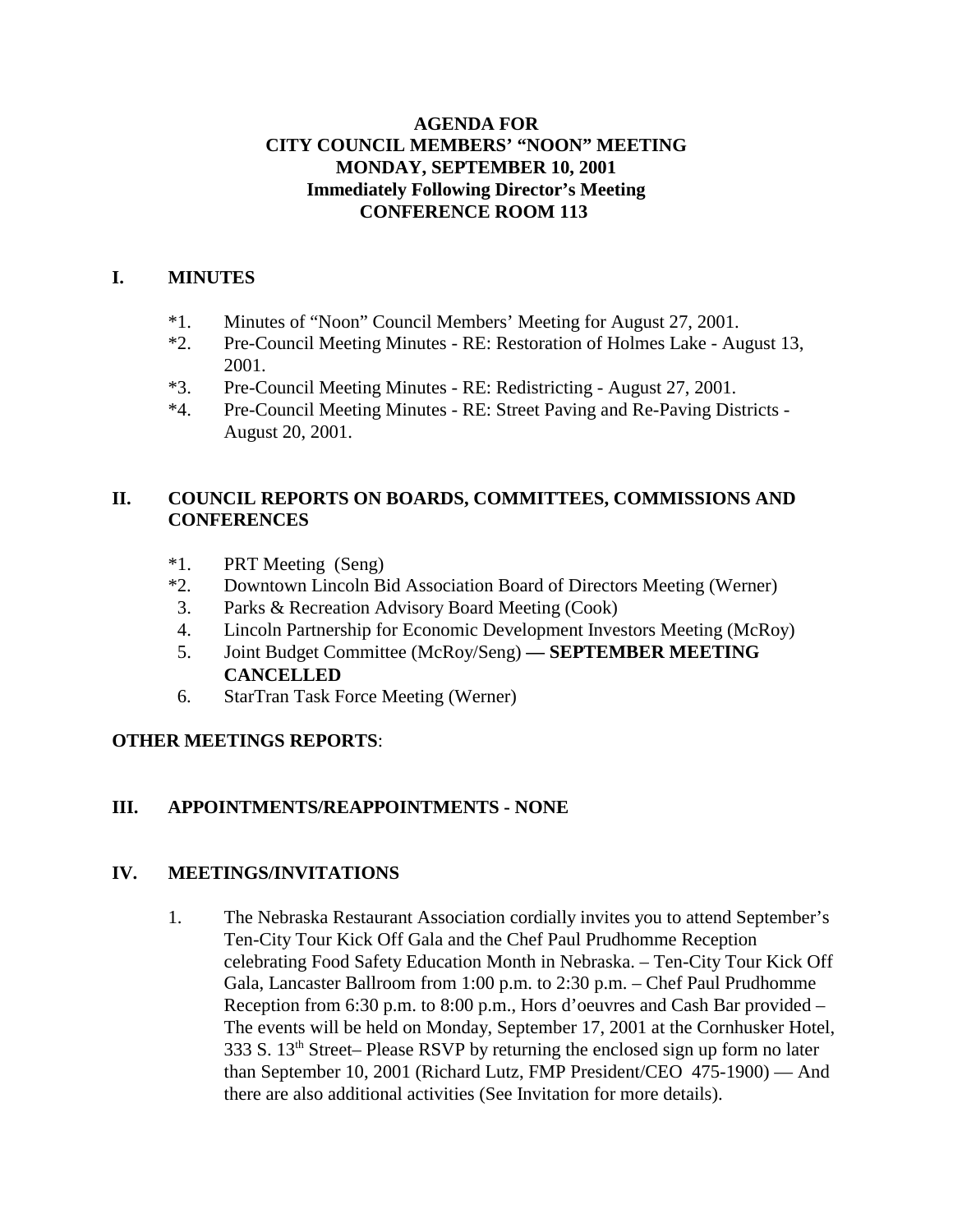2. Neighborhoods, Inc. - 2001 Celebration of Neighborhoods – You are invited to attend the 2001 Celebration of Neighborhoods/Annual Meeting - This year's special guest will be Mayor Don Wesely – The Celebration takes place at the Neighborhoods, Inc. Office, 2121 North 27<sup>th</sup> Street, under the big top tent on Tuesday, September 18, 2001 from 4:30 p.m. to 7:00 p.m. – With free food, entertainment, and information – The event is open to the public and no RSVP is required (See Invitation).

## **VI. REQUESTS OF COUNCIL FROM MAYOR - NONE**

### **VII. MISCELLANEOUS**

1. Discussion on the Letter to Annette McRoy, Chair from David J. Shively, Election/Jury Commissioner - Mr. Shively would like to invite you or a representative of the Council to be a part of the ribbon cutting ceremony at 2:00 p.m. on Thursday, September 20, 2001. (See Letter).

## **VIII. ADJOURNMENT**

**\*HELD OVER FROM SEPTEMBER 3, 2001.**

CA91001/tjg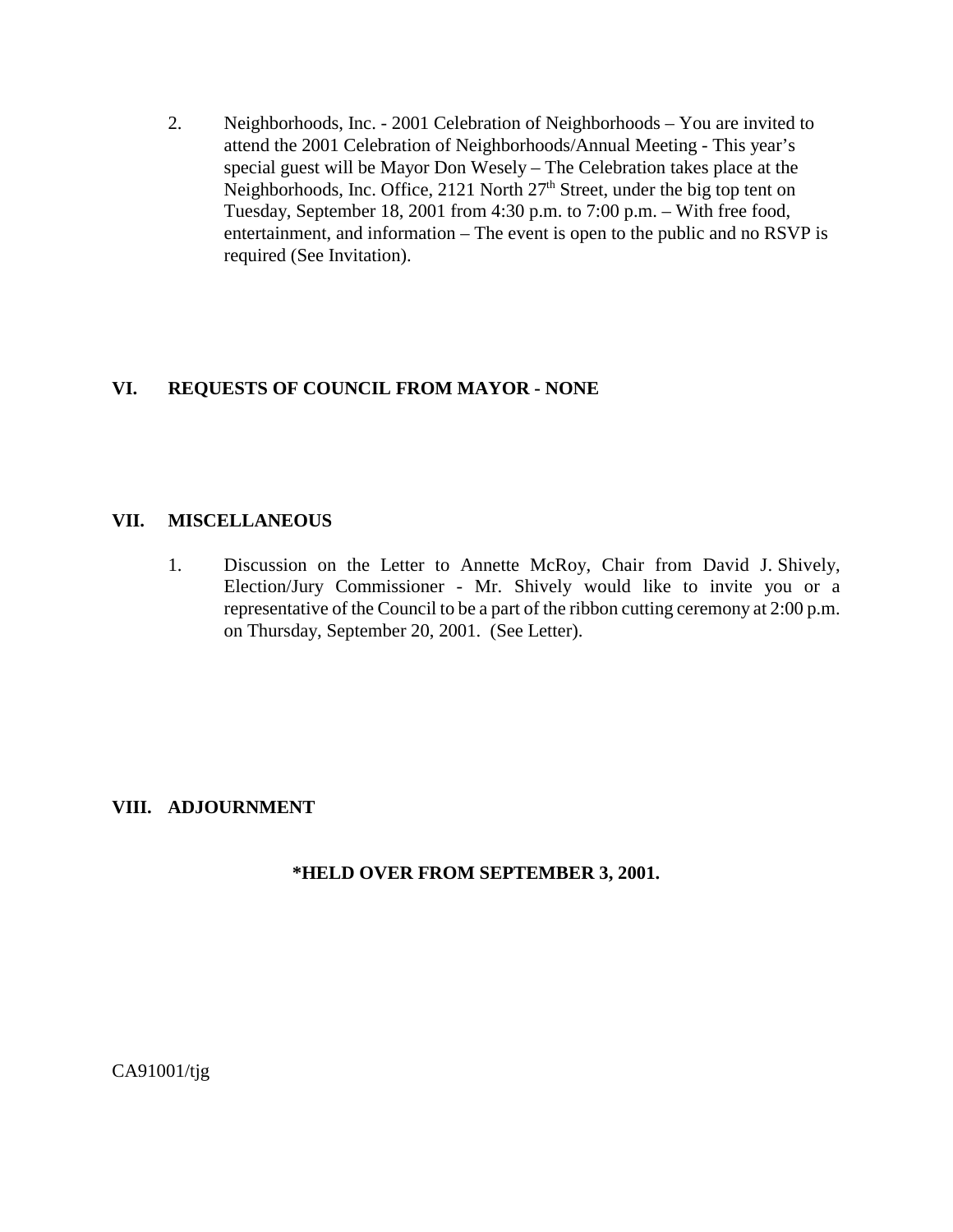# MINUTES CITY COUNCIL MEMBERS' "NOON" MEETING MONDAY, SEPTEMBER 10, 2001 *CONFERENCE ROOM 113*

Council Members Present: Annette McRoy, Chair; Jonathan Cook, Vice-Chair; Jon Camp, Glenn Friendt, Coleen Seng, Ken Svoboda, Terry Werner.

Others Present: Mark Bowen, Ann Harrell, Amy Tejral, Mayor's Office; Dana Roper, City Attorney; Don Herz, Finance Director; Darrell Podany, Aide to Council Members' Friendt, Camp and Svoboda; Joan Ray, Council Secretary; Chris Hain, *Journal Star* representative.

## I. MINUTES

- \*1. Minutes of "Noon" Council Members' Meeting for August 27, 2001.
- \*2. Pre-Council Meeting Minutes RE: Restoration of Holmes Lake August 13, 2001.
- \*3. Pre-Council Meeting Minutes RE: Redistricting August 27, 2001.
- \*4. Pre-Council Meeting Minutes RE: Street Paving and Re-Paving Districts August 20, 2001.

\*Carried Over from 09-03-01

Ms. Annette McRoy Council Chair, requested a motion to approve the above-listed minutes. Coleen Seng moved approval of the minutes as presented. The motion was seconded by Ken Svoboda and carried by the following vote: AYES:, Glenn Friendt, Annette McRoy, Coleen Seng, Ken Svoboda, Terry Werner; NAYS: None; ABSENT FOR VOTE: Jon Camp, Jonathan Cook.

## II. COUNCIL REPORTS ON BOARDS, COMMITTEES, COMMISSIONS AND CONFERENCES -

\*1. PRT (Seng) Ms. Seng noted that it was the usual looking at various complaint sites that have been turned in to either the Police Department, Building and Safety or the Mayor's Office. Ms. Seng reported that these properties were reviewed and discussed at that meeting. She noted that the visuals presented by the Chair of the PRT bring the complaints into sharp focus.

\*2. DOWNTOWN LINCOLN B.I.D. ASSOCIATION BOARD OF DIRECTORS MEETING (Werner) Mr. Werner noted that Brad Korell had been the President for the last two years and reported that Charlie Meyer would be taking over that post for a two year term. Michelle Waite from the University will be the Executive Vice-President. He stated that there had been financial reports presented which showed that both management and maintenance side should finish under budget.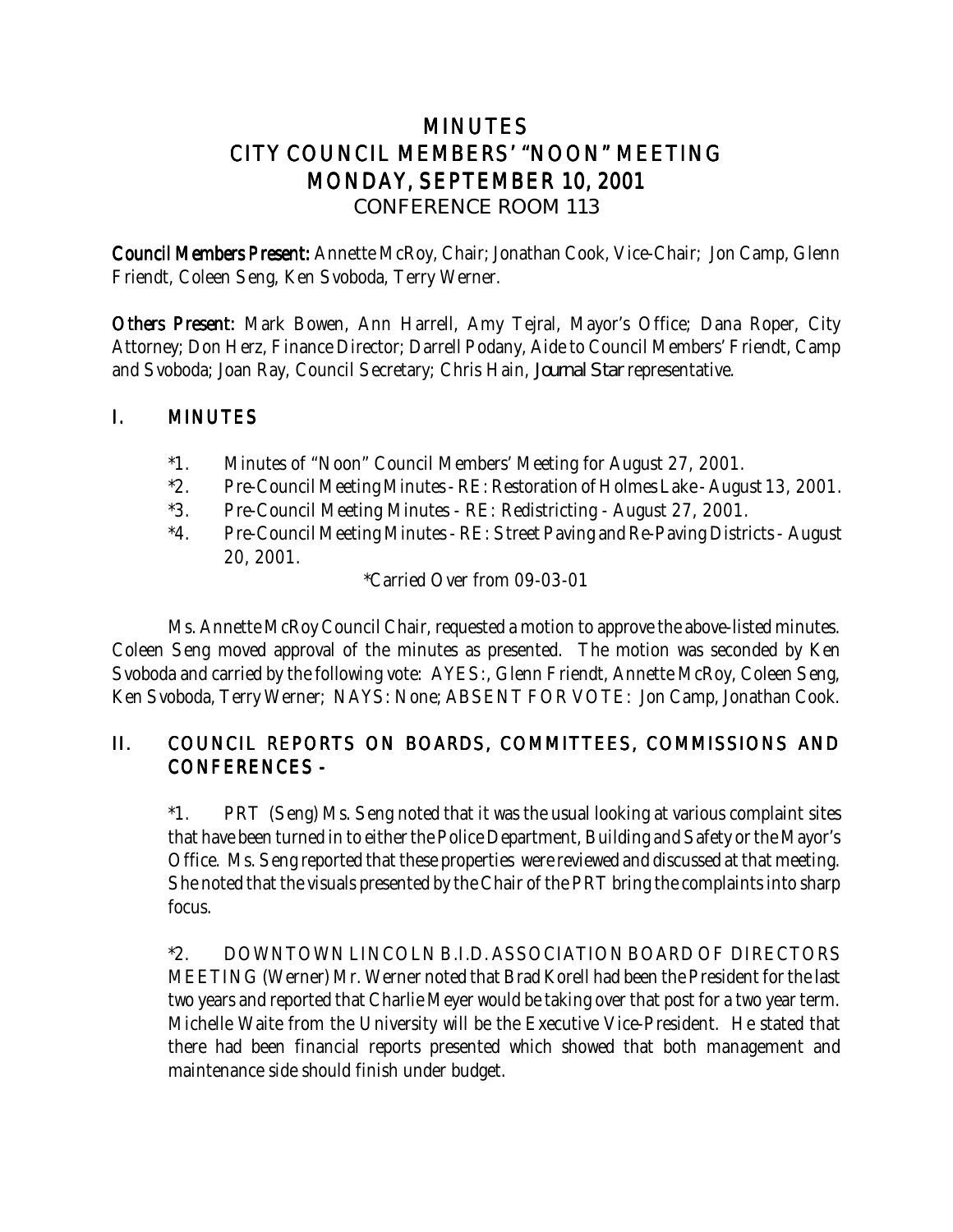Mr. Werner reported that Rick Haden had presented the same report on the parking study that Council Members had received.

He noted that the DLA did take a position on the Comprehensive Plan. They favor a Multi-directional growth with a flexibility on population growth. They suggest a trigger mechanism (as we get bigger or if we exceed the population projections) for additional infrastructure. Dallas [McGee] gave reports on the Downtown Entertainment Center and said that they are working on assembling tenants.

Mr. Werner indicated that, also discussed at the meeting was the visit with the Omaha group that is working on setting up a B.I.D. and using Lincoln as a model.

#### AT THIS POINT, VICE-CHAIR COOK, NEWLY ARRIVED, ASSUMED THE DUTIES OF CHAIRING THE MEETING

Mr. Friendt, after being recognized by Vice-Chair Cook, inquired as to whether or not the Douglas Theaters group had committed yet to the Entertainment Center concept? Mr. Werner indicated that he did not know and turned the question over to Ms. Harrell. Ms. Harrell stated that what could be said at this point is that the developers have options on all of the land that they will need and are working on the tenant contracts, which would include Douglas Theaters. So, yes - it's actually very promising.

 Mr. Friendt asked, as he understood it correctly, if there wasn't another theater company that would consider being a tenant if Douglas doesn't get their act together? Ms. Harrell answered that that would be a decision to be made on the part of the developer. The City is only a facilitator on this project, but is not the developer. The developer would have to work that out.

 3. PARKS & RECREATION ADVISORY BOARD (Cook) Mr. Cook reported that he had attended the meeting. A major concern was the significant down-turn in golf revenue. There is a concern that the large number of new, private courses is sapping the revenue stream (somewhat) that the City depends on. Long-term, the question is will the City grow enough to come into line with the number of courses we now have, or will the private developers continue to build new courses which will put us in a bad spot for some years to come. Mr. Cook noted that the City was now burdened with an "over-built golf infrastructure".

Mr. Cook was not sure how this concern would/should be handled. He noted that other cities have had to get out of the golf business; or have contracted out the management of their courses. In some cases, that hasn't gone so well. He hoped that it isn't something that Lincoln will have to deal with right away, but it is something he felt should be watched.

Mr. Camp asked if it weren't good that the private sector was providing that service. We still have courses that are available to everyone. Mr. Cook stated that he felt that was a general philosophical question. The Parks Department provides many things -swimming pools, golf courses, *and* parks. Those could all be provided by the private sector; they could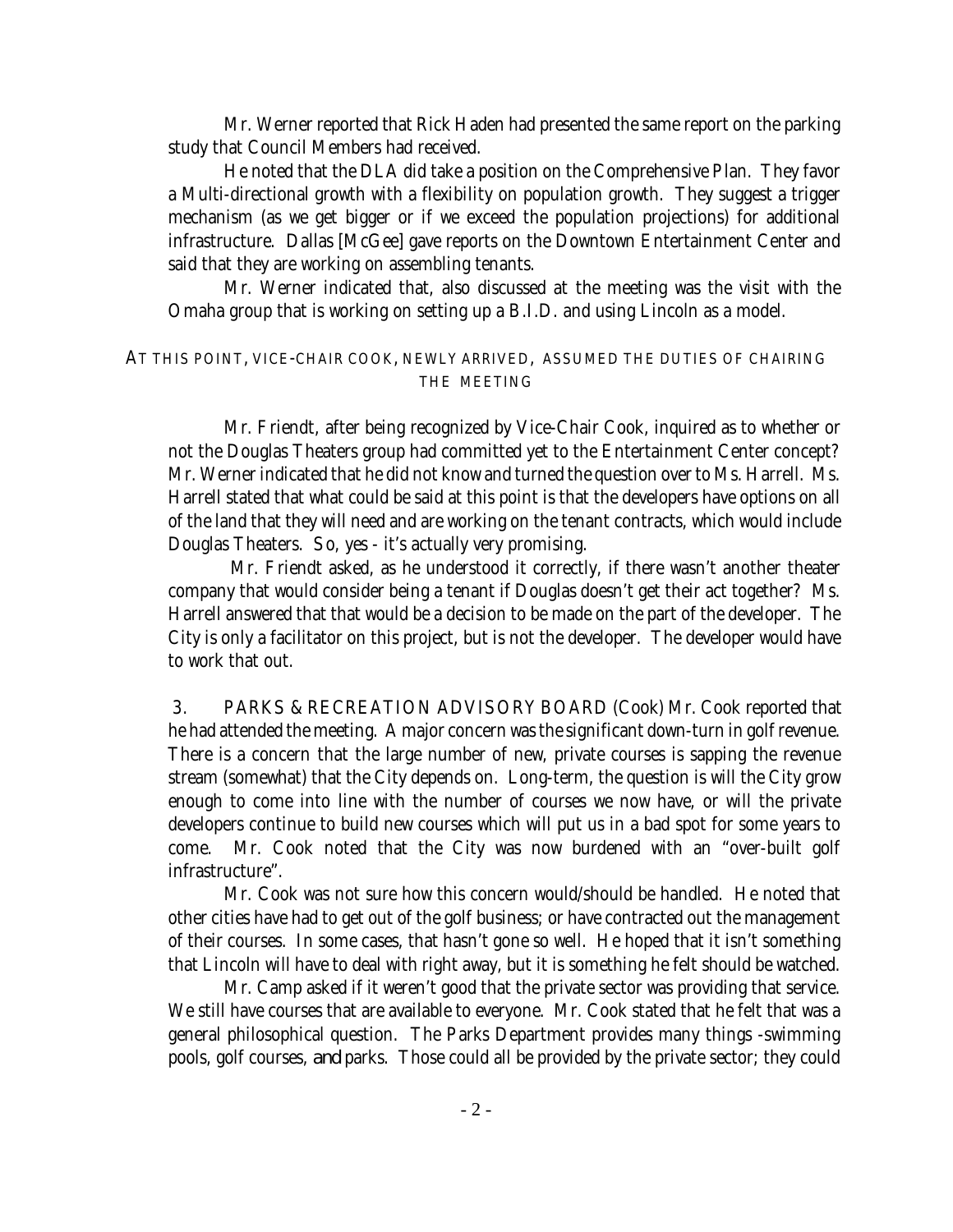charge admission fees. In that respect, the City is competing with private industry with pretty much every thing that the Parks Department does. That's a question - should the City even be in the golf course business?

Mr. Cook noted the bad experience that others City's have had is where companies come in under a low bid , take over operation of golf courses, and they have not maintained them well. Then after the contract is up, the City is left with golf courses very much in need of expensive maintenance. So, it hasn't turned out well.

Mr. Camp felt, in the future, it may be that more of the burden for providing golf courses should fall to the private sector. We would still have a core there so that certain programs such as the senior leagues could be maintained. Mr. Cook thought that was a decision Council would have to make at future budget times because Lincoln's courses have to be maintained at some affordable level; whereas private courses can charge what ever they like. If we find that we're losing too many golfers to the expensive courses, and the only people who golf at Public courses are those pay the smaller fees, then the golf program may have to be subsidized if that's the direction we will take this program.

Mr. Werner asked if revenues were up this year on the golf courses. Mr. Cook noted that they were down precipitously. They still have the revolving fund and are not in dire shape yet, but if this continues, there would be a problem.

Mr. Friendt asked if they were able to go ahead with the bond issue? Mr. Cook indicated that that had been approved. Mr. Friendt stated that he had observed that a lot of the new courses are semi-private, meaning that you can be a member, but you can also just walk up and pay your \$50.00 and get on the course, just like a public course. He thought that is what put a dent in the City's revenues. He felt the issue should be whether or not the Council should send out a signal that we're not going to be very receptive to future private course development....at least at this point. He felt that would be the way to have some protection for the public courses.

Mr. Cook asked Mr. Friendt wanted to protect the City from competition by the private courses? Mr. Friendt said he hadn't said that he would vote for it...he just said that it was one option.

Mr. Cook continued his Parks & Rec report stating that there had been an update on the outbreaks which the Health Director had talked about earlier. This discussion continued briefly with the comment that chlorine does not kill all virus bacteria. From that point the discussion proved less than productive and the subject was quickly abandoned.

Mr. Cook added that they voted to approve the additions at some parks with the money from the Holmes Lake sale. There will be a small addition to Peach Park and to the East Campus Park.

## 4. LINCOLN PARTNERSHIP FOR ECONOMIC DEVELOPMENT

.

INVESTORS MEETING (McRoy) Ms. McRoy reported that they met last Tuesday at 8:00 a.m. There were a couple of updates. They had met with the Airport Authority over the summer and their major goal is to get another airline...at least a regional airline...in the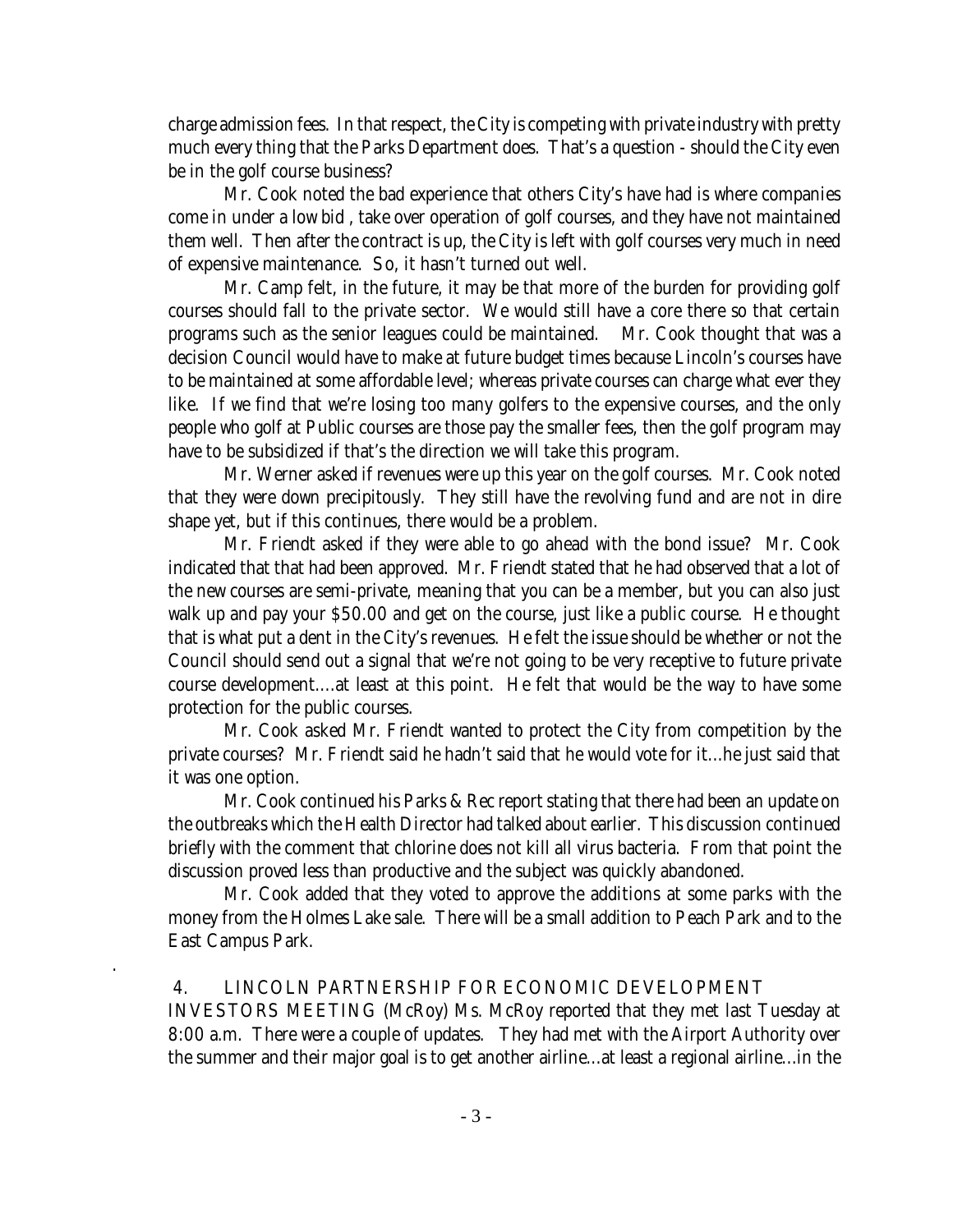City at the Airport. There is no immediate announcement forthcoming, but they have been visiting with two airlines. They've also done a marketing survey as well. They hope to land something with, at minimum, a regional carrier into the area. So, the summer was spent working with the Airport personnel. The group looked at several different industry groups: Work Force, Technological Infrastructure, Insurance, Medical, Schools, and Tech Fields, were some that they looked at.

Ms. McRoy reported that the economic futures part of the Comp Plan was of great concern at the meeting. The key was the location criteria for future developments. They want to use existing and future traffic ways to place development sites near new employment centers in east and south Lincoln. They viewed manufacturing, office and retail space as the three keys to development. Economic developments along the beltway were also discussed.

Their website is graphically growing and being used more as different jobs are posted. There were over 800,000 hits per month at LincolnJobs.com . She noted that it was an AOL server that was attracting East and West Coast hits.

Ms. McRoy indicated that Pfiser had discussed their new expansion. They're doing a lot of new manufacturing of human viruses. It's been a seven year process to get that through.

## 5. JOINT BUDGET COMMITTEE (McRoy/Seng) - SEPTEMBER MEETING CANCELLED

 6. STARTRAN TASK FORCE (Werner) Mr. Werner reported that the meeting had been held in regard to the Mid-Town Route. There was a brief review of the history of the Mid-Town and Cross Town Route. This is a circular route and the number of anchors were discussed. There are hospitals, commercial, Gateway and residential. Possible new routes were discussed with one bus and two drivers. Currently they're still running this route and it's 90 minutes headway time. The goal, as it was discussed, is to perhaps go with a look at the grid system and proceed simply with an up and back route that would utilize four-lane streets.

It was decided that the major anchors in the route that they will choose are going to be Super K- Mart,  $70<sup>th</sup>$  & Pioneers because there is no other way to get there. All the others considered are accessible by transfer. The grid system is a type of transfer system. If you can catch another bus to get there, that's the way to do it.

70th & Pioneers is the location that is developing and the need is probably going to increase rather than decrease. But, it is the only place that you cannot get to from a transfer. Gateway and Edgewood are also going to be included. They will try to get the headway time down to 60 minutes; utilizing four-lanes, going north and south, same route. Mr. Cook asked if they would be speeding? Mr. Werner responded that could be - with police escort. Other Council members thought not stopping to pick up riders, simply slowing (not stopping) to discharge passengers would also certainly aid in the cut down of the headway time. [Laughter].

Mr. Werner stated that they had also reviewed the union's proposal that they had been given. They passed out maps and everyone was to go home and draw their favorite route and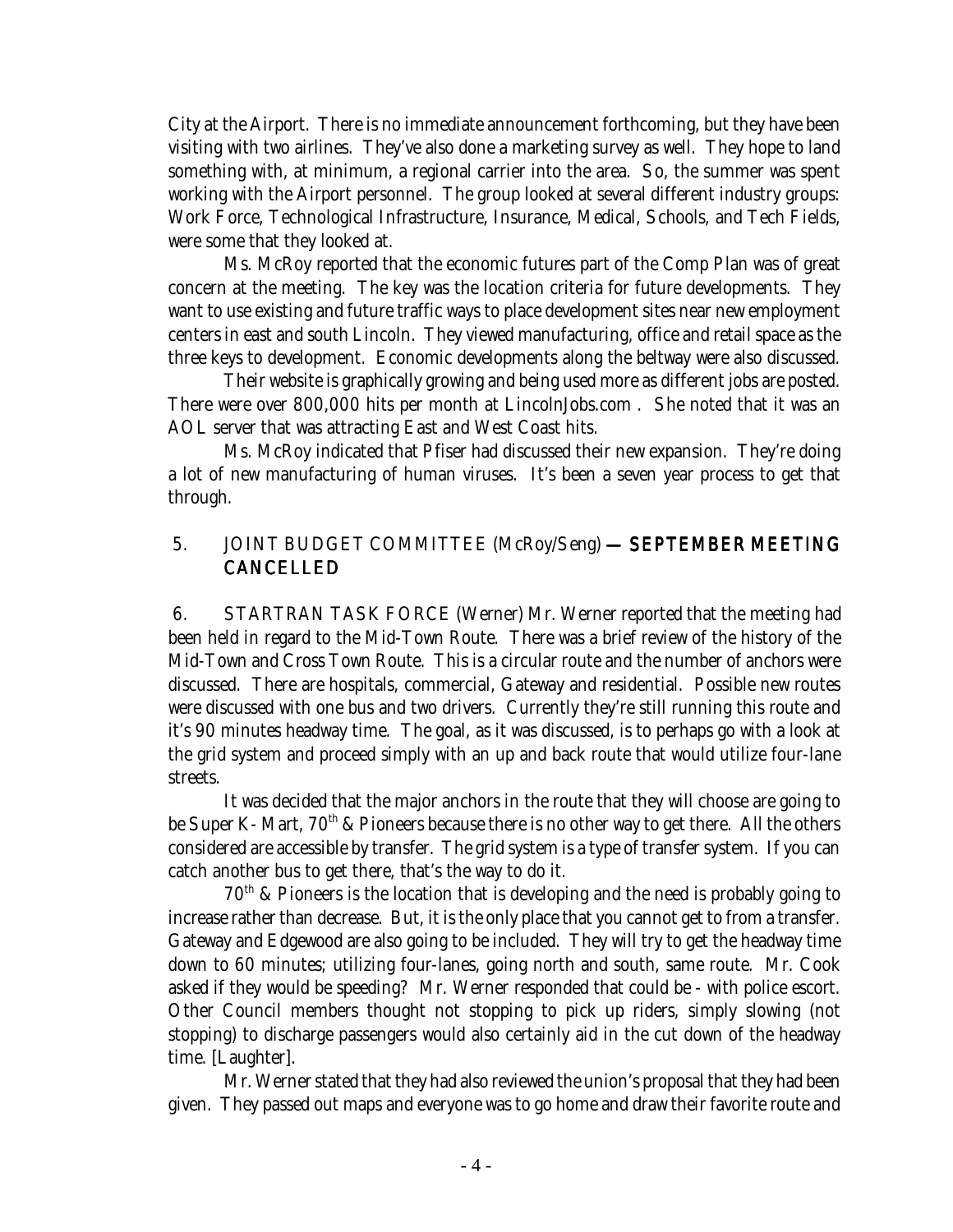the next meeting those routes will be discussed. Ms. McRoy asked if Mr. Werner would be attending the next meeting. Mr. Werner stated that Ms. McRoy would be the one attending, with Ms. McRoy responding that Mr. Werner was welcome to attend the meeting if he wished.

OTHER MEETINGS REPORTS: - Mr. Friendt asked that Mr. Henrichsen be thanked for arranging the trip up to Omaha. He noted that it had been a great presentation. The speaker had offended nearly everyone of the over 500 folks in attendance. He had gotten everyone...planning, architects, City Council, convention center, uninformed citizens. Mr. Cook noted that the presentation would be available on tape and he planned to view it.

III. APPOINTMENTS/REAPPOINTMENTS - Mr. Camp expressed disappointment with the fact that Marsha Lommel was not re-nominated to the Community Health Endowment Board. Mr. Bowen stated that the Mayor had wanted to leave three with only one new appointment. Mr. Camp and Mr. Friendt agreed that with Ms. Lommel's expertise and experience in the field, the wisdom of selecting her as the choice to be eliminated for reappointment was questioned.

Ms. Seng noted that several people had contacted her remarking that they really felt the people who had worked on the [inaudible] needed to be re-appointed. Ms. Seng stated that she had passed this information on some time ago. Ms.Seng noted three names that had been marked for definite reappointment, but her comments were inaudible.

Mr. Friendt believed that one of the re-appointments who was living outside of the City, but maintained his Lincoln residency, was one that could have been replaced. There needed to be someone else to step into his shoes if he were unavailable. Mr. Bowen stated that the Administration had looked at that They had looked for a new train of thought and at making sure that the position is a position for the community.

Mr. Camp suggested that on these boards, there should be a way to monitor the ability of an appointee to attend the meetings. He commented that, as he reviewed the minutes of these meetings, he noticed that a lot of the same individuals are not there, regularly. Some of the groups have not been able to function due to lack of quorums. He noted that Lincoln wanted volunteer service, and appreciated it, but these organizations need heads there who will participate. He reiterated his support of Marsha Lommel, noting that she would have to be on her death bed not to attend a meeting. [Mr. Camp's other comments were inaudible] Mr. Bowen indicated that the Administration did watch that and included it as a consideration in their appointments & reappointments.

Ms. McRoy indicated that the Multicultural Advisory Committee has taken a very strong stance in getting participation from its board members. Mr. Cook noted that sometimes it is a problem even just getting a quorum at some meetings.

## IV. MEETINGS/INVITATIONS - Noted Without Significant Comment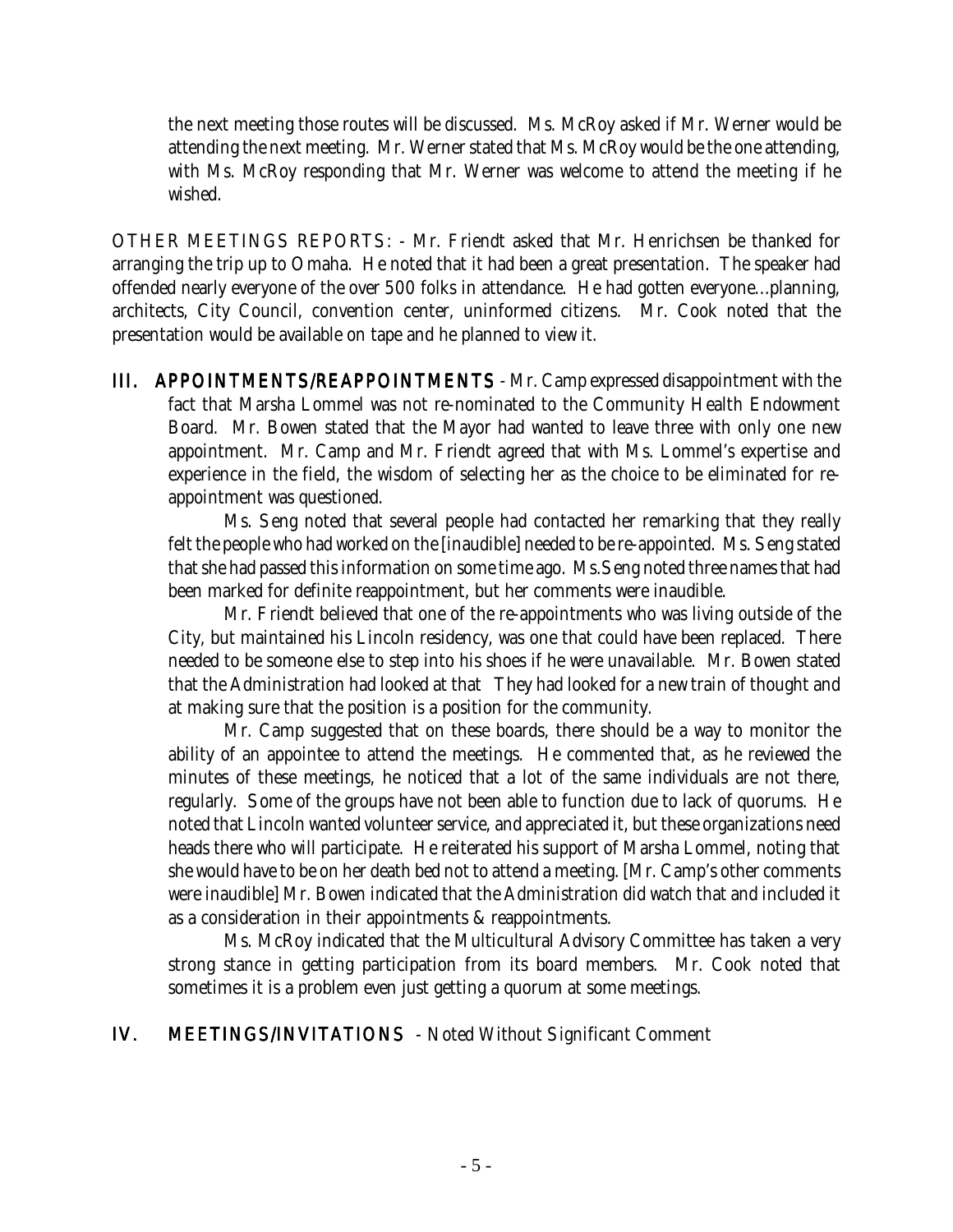### ADDENDUM

#### Mentioned as an Invitation that was noted on the Attend Sheet

### V. COUNCIL MEMBERS

**JON CAMP** - No Further Comments

**JONATHAN COOK - No Further Comments** 

**GLENN FRIENDT** - Mr. Friendt had a question on the Midas Muffler Building asking if there was some way to use that for a non-profit group rather than to just knock it down? Ms. Harrell stated that she knew that the Urban Development Department had that request. What her response to them had been was "show me the pros and cons". The greatest concern would probably be having a non-profit get in there, then, later, if they need to remove the building, it would be difficult to relocate the non-profit. She is waiting to see the `pros and cons' statement.

Mr. Cook asked if there was any clean-up related to the site since it was a muffler shop? Ms. Harrell did not know.

Mr. Friendt stated that he did not necessarily want to compete with private owners who could rent this space for commercial operations, but on the other hand, for a non-profit to be able to use instead of knocking it down...until we know that we need to do something with it. Unless, he noted, there is something in the offing that we can't talk about. Ms. Harrell stated that the ultimate design is to not have a building there, but she was not sure what the time-frame was.

Mr. Svoboda stated that he had asked Urban Development about that and was told that it was in the plans to have it demolished within the next couple of months and that was the end of it. It will become a parking lot eventually. Mr. Svoboda stated that he had some problems with that.

Mr. Camp reported that he had heard from a constituent that there was a private bid to buy that property and the City stepped in at the last minute, took over and just raised the purchase price by \$10,000.00. It had been a done deal in the private sector. He noted that bothered him. Now, we're taking public money and tearing it down.

Ms. Seng suggested that Council have Urban Development send a paper to Council explaining the situation. Mr. Cook added if that sparked interest for a Pre-Council at a later date, that could be done.

#### **ANNETTE McROY - No Further Comments**

COLEEN SENG - Ms. Seng reported that she and Ms. McRoy had gone to the opening of the Savannah Pines yesterday. Mr. Camp stated that he had been there, too. Ms. Seng noted that this had been Ms. McRoy's first big issue when she came on the Council and she had wanted to see it finished. Ms. Seng added that the development was very lovely.

Ms. McRoy agreed that she had really wanted to see the finished product of her first major Council decision.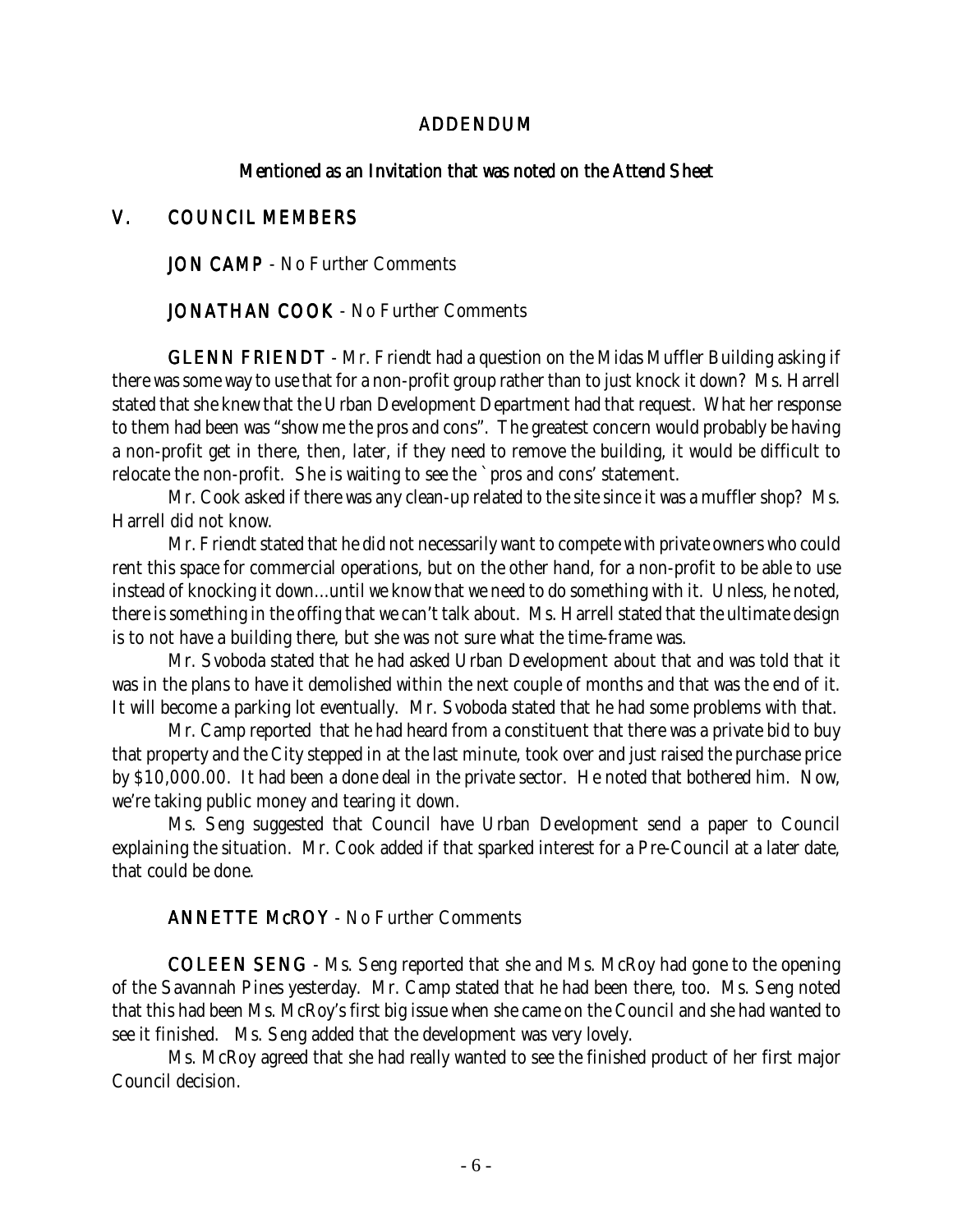**KEN SVOBODA** - No Further Comments

TERRY WERNER - No Further Comments

ANN HARRELL - No Further Comments

MARK BOWEN - No Further Comments

DANA ROPER - No Further Comments

VI. REQUESTS OF COUNCIL FROM MAYOR - Mr. Bowen told Council of the date which had been suggested for the Joint Council Meeting between Omaha and Lincoln. The Omaha contingent has suggested Wednesday, October  $17<sup>th</sup>$ . He asked Council if that would fit into their schedules. He noted that this was a date that the majority, but not all, of the Omaha Council Members could attend. The meeting will run from approx. 3:00 p.m. - 6:00 p.m. The  $17<sup>th</sup>$  was deemed to be acceptable.

Mr. Bowen also asked for Agenda items for the meeting. Mr. Camp responded that the Airport should be discussed. Mr. Bowen noted that it is on the Agenda already.

 Mr. Werner noted that he had already given Mark the request from Cecil Steward for a presentation on the 60 mile study that the Joslyn Institute is doing. So that item will also be on the Agenda.

As Mr. Bowen discussed the Joint Meeting, Finance Director, Don Herz, handed out to Council the Weekly Fire Department Emergency Transport Report. There were questions which were answered briefly by Mr. Herz. He noted that with this report, he had wanted to give Council a Year-End Report with an improved format. Mr. Herz explained that all the figures are current through the end of August; except the billing part. At that time, it was current only through August 13<sup>th</sup>. Transport through August 13<sup>th</sup> was all that had been billed as of the time of the report. Mr. Cook noted that that did not meet the 10 day requirement on reporting.

Mr. Herz stated that he thought right now they are within one week of compliance on the reporting. Mr. Cook asked then, when they get a billing record, they get a bill out within a week? Mr. Herz stated that that was correct. Mr. Cook asked then if Mr. Herz was just a little behind on the reporting, but the billings are, in fact, out the door.

Mr. Cook asked, regarding previous months if they are now totally and absolutely completed for each month after the report has been received? Mr. Herz stated that those numbers will change slightly if during the course of some cycle they find there are some bills that should have gone out, then there can be some additional billing for that period. If you look from week-to-week, there are some changes from the older reports where additional bills have been sent. Sometimes the bill will remain the same, but the billing has gone up because they found they could bill at a different rate.

Mr. Cook noted that what they have is total records and total bills, but they don't have the total bills as a percentage of billable calls. He requested that this information be provided. Mr. Herz stated that it could and was being done He is developing an accrual basis on the billing process. This will entail estimating what the total billings will be and what the [inaudible] will be.